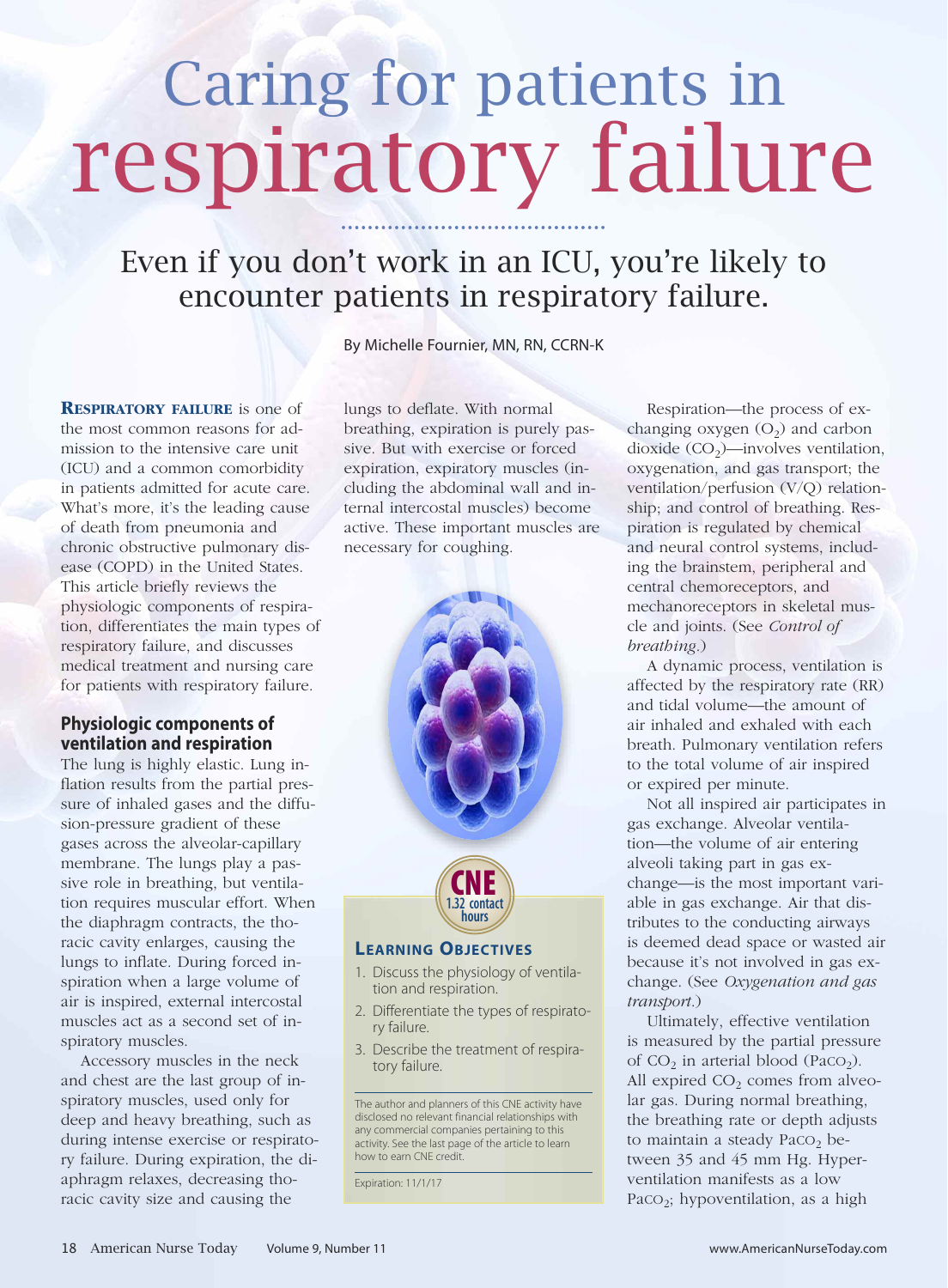PaCO<sub>2</sub>. During exercise or certain disease states, increasing breathing depth is far more effective than increasing the RR in improving alveolar ventilation.

#### **Lung recoil and compliance**

The lungs, airways, and vascular trees are embedded in elastic tissue. To inflate, the lung must stretch to overcome these elastic components. *Elastic recoil*—the lung's ability to return to its original shape after stretching from inhalation—relates inversely to *compliance*. Lung compliance indirectly reflects lung stiffness or resistance to stretch. A stiff lung, as in pulmonary fibrosis, is less compliant than a normal lung.

With reduced compliance, more work is required to produce a normal tidal volume. With extremely high compliance, as in emphysema where there is loss of alveolar and elastic tissue, the lungs inflate extremely easily. Someone with emphysema must expend a lot of effort to get air out of the lungs because they don't recoil back to their normal position during expiration. In both pulmonary fibrosis and emphysema, inadequate lung ventilation leads to hypercapnic respiratory failure.

#### **Respiratory failure**

Respiratory failure occurs when one of the gas-exchange functions—oxygenation or  $CO<sub>2</sub>$  elimination—fails. A wide range of conditions can lead to acute respiratory failure, including drug overdose, respiratory infection, and exacerbation of chronic respiratory or cardiac disease.

Respiratory failure may be acute or chronic. In *acute* failure, life-threatening derangements in arterial blood gases (ABGs) and acid-base status occur, and patients may need immediate intubation. Respiratory failure also may be classified as hypoxemic or hypercapnic.

## **Control of breathing**

Breathing is controlled by carefully integrated neurologic, chemical, and mechanical processes. The neurologic respiratory center in the brain's medulla is sensitive to carbon dioxide (CO<sub>2</sub>) and hydrogen-ion concentrations in body fluids. It can compensate to changing conditions within seconds to minutes.

- Acidemia (decreased blood pH) or elevated partial pressure of arterial CO<sub>2</sub> stimulates the respiratory center, which increases respiratory rate or depth. This, in turn, reduces the  $CO<sub>2</sub>$  level and increases blood pH.
- **•** *Alkalemia* (increased blood pH) inhibits the respiratory center, resulting in slower or more shallow breathing,  $CO<sub>2</sub>$  retention, and reduced blood pH.

Usually, the lungs can compensate for respiratory and metabolic imbalances. But when lung dysfunction is severe or the metabolic imbalance is prolonged, the lungs can't fully compensate and renal compensation is required. However, renal compensation is slow, taking hours to days.

Interruption of or damage to respiratory structures or respiratory control mechanism ultimately affects the ability to exchange gases effectively and can lead to such disorders as chronic obstructive pulmonary disease, interstitial lung disease, and respiratory failure.

Clinical indicators of acute respiratory failure include:

- partial pressure of arterial oxygen (PaO<sub>2</sub>) below 60 mm Hg, or arterial oxygen saturation as measured by pulse oximetry  $(Spo<sub>2</sub>)$  below 91% on room air
- Pac $O_2$  above 50 mm Hg and pH below 7.35
- Pa $O_2$  decrease or PaC $O_2$  increase of 10 mm Hg from baseline in patients with chronic lung disease (who tend to have higher PaCO<sub>2</sub> and lower PaO<sub>2</sub> baseline values than other patients).

In contrast, *chronic* respiratory failure is a long-term condition that develops over time, such as with COPD. Manifestations of chronic respiratory failure are less dramatic and less apparent than those of acute failure.

#### **Three main types of respiratory failure**

The most common type of respiratory failure is *type 1*, or hypoxemic respiratory failure (failure to exchange oxygen), indicated by a PaO<sub>2</sub> value below 60 mm Hg with a normal or low PaCO<sub>2</sub> value. In ICU patients, the most common causes of type 1 respiratory failure are V/Q mismatching and shunts.

COPD exacerbation is a classic example of V/Q mismatching. Shunting, which occurs in virtually all acute lung diseases, involves alveolar collapse or fluid-filled alveoli. Examples of type 1 respiratory failure include pulmonary edema (both cardiogenic and noncardiogenic), pneumonia, influenza, and pulmonary hemorrhage. (See *Ventilation and perfusion: A critical relationship*.)

*Type 2*, or hypercapnic, respiratory failure, is defined as failure to exchange or remove  $CO<sub>2</sub>$ , indicated by Pac $O<sub>2</sub>$  above 50 mm Hg. Patients with type 2 respiratory failure who are breathing room air commonly have hypoxemia. Blood pH depends on the bicarbonate level, which is influenced by hypercapnia duration. Any disease that affects alveolar ventilation can result in type 2 respiratory failure. Common causes include severe airway disorders (such as COPD), drug overdose, chest-wall abnormalities, and neuromuscular disease.

*Type 3* respiratory failure (also called perioperative respiratory failure) is a subtype of type 1 and results from lung or alveolar atelectasis. General anesthesia can cause collapse of dependent lung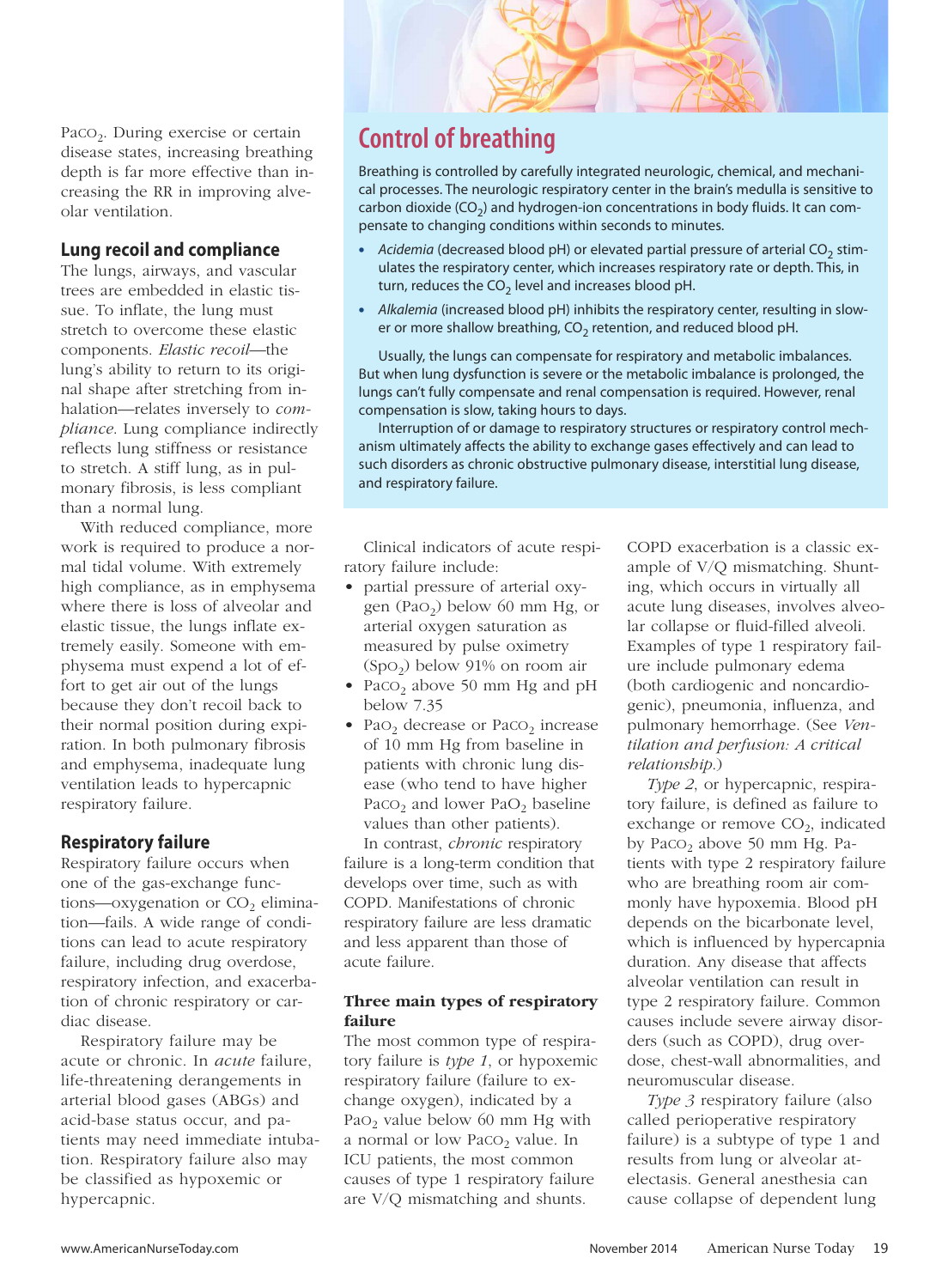## **Oxygenation and gas transport**

A gas consists of individual molecules in constant random motion. These molecules bombard the walls of any vessel containing them, exerting pressure against the wall. The pressure exerted is proportional to gas temperature and concentration.

#### **How gas exchange occurs**

Movement of gases—oxygen  $(O_2)$  and carbon dioxide  $(CO<sub>2</sub>)$ —into and out of the alveoli and cells occurs by simple diffusion, defined as passive movement of molecules from an area of higher concentration to one of lower concentration. The distance across the capillary wall and the lubricating plasma layer measures about 1 micron—roughly 100 times smaller than a single human hair. This short distance allows quick, effective exchange of  $O_2$  and  $CO_2$  across the alveolar-capillary membrane.

Hemoglobin (Hgb) transports  $O_2$  from the lungs to the tissues. Every 100 mL of blood that passes through the tissues delivers about 4 mL of  $O_2$ . Where  $O_2$  pressure is high, oxygen combines loosely with the heme portion of hemoglobin in the lung, forming oxyhemoglobin. When oxyhemoglobin reaches the tissues, where  $O_2$  pressure is low, hemoglobin releases  $O_2$ .

The illustration below shows the basic process of gas exchange.



The oxyhemoglobin curve depicts  $O<sub>2</sub>$  binding to Hgb in the lung and  $O<sub>2</sub>$  unloading in the tissues. Body temperature, blood acidity, and underlying conditions, such as anemia or chronic hypoxia, may influence the efficiency of this process.

#### **Factors affecting gas diffusion across the respiratory membrane**

The following factors affect the rate of gas diffusion across the respiratory (alveolar-capillary) membrane.

- **•** *Membrane thickness.* The diffusion rate is inversely proportional to the thickness of the respiratory membrane. Such conditions as pulmonary edema, excessive sputum, and fibrosis thicken the membrane, lengthening the distance required to cross the membrane.
- **•** *Surface area.* The lung's large surface area is influenced by alveolar size and inflation. Surface area is directly proportional to diffusion; a large surface area favors diffusion. Clinical conditions that reduce surface area include atelectasis and such procedures as lobectomy.
- **•** *Gas solubility and molecular weight.* Each gas has an inherent solubility and molecular weight. The diffusion rate of a gas is directly proportional to its solubility and inversely proportional to its molecular weight. Although  $CO<sub>2</sub>$  weighs more than  $O<sub>2</sub>$ , it's more soluble and diffuses 20 times faster. Damage to the respiratory membrane impairs  $O_2$  diffusion capacity but may not affect  $CO_2$  diffusion. Therefore, in disease states, the partial pressure of  $O<sub>2</sub>$  in arterial blood (PaO<sub>2</sub>) decreases before the partial pressure of  $CO<sub>2</sub>$  in arterial blood (Paco<sub>2</sub>) changes. So patients with pulmonary diseases that interfere with diffusion develop problems related to hypoxemia before they start retaining  $CO<sub>2</sub>$ .
- **•** *Driving pressure.* In the lung, driving pressure is the gradient between Pa $O<sub>2</sub>$  or Pac $O<sub>2</sub>$  in the alveoli and the pressure of these gases in the blood. In the tissues, driving pressure is the difference between Pa $O<sub>2</sub>$  and Pac $O<sub>2</sub>$  in the capillaries compared to pressures in tissue cells. In the alveolus,  $O<sub>2</sub>$ driving pressure is 64 mm Hg;  $CO<sub>2</sub>$  driving pressure is only 5 mm Hg. Because  $CO<sub>2</sub>$  is more soluble, it doesn't need a high driving pressure. Administering supplemental  $O<sub>2</sub>$  increases driving pressure.

alveoli. Patients most at risk for type 3 respiratory failure are those with chronic lung conditions, excessive airway secretions, obesity, immobility, and tobacco use, as well as those who've had surgery involving the upper abdomen. Type 3 respiratory failure also may occur in patients experiencing shock, from hypoperfusion of respiratory muscles. Normally, less than 5% of total cardiac output flows to respiratory muscles. But in pulmonary edema, lactic acidosis, and anemia (conditions that commonly arise during shock),

up to 40% of cardiac output may flow to the respiratory muscles.

#### **Signs and symptoms of respiratory failure**

Patients with impending respiratory failure typically develop shortness of breath and mental-status changes, which may present as anxiety, tachypnea, and decreased SpO<sub>2</sub> despite increasing amounts of supplemental oxygen.

Acute respiratory failure may cause tachycardia and tachypnea. Other signs and symptoms include periorbital or circumoral cyanosis,

diaphoresis, accessory muscle use, diminished lung sounds, inability to speak in full sentences, an impending sense of doom, and an altered mental status. The patient may assume the tripod position in an attempt to further expand the chest during the inspiratory phase of respiration. In chronic respiratory failure, the only consistent clinical indictor is protracted shortness of breath.

Be aware that pulse oximetry measures the percentage of hemoglobin saturated with oxygen, but it doesn't give information about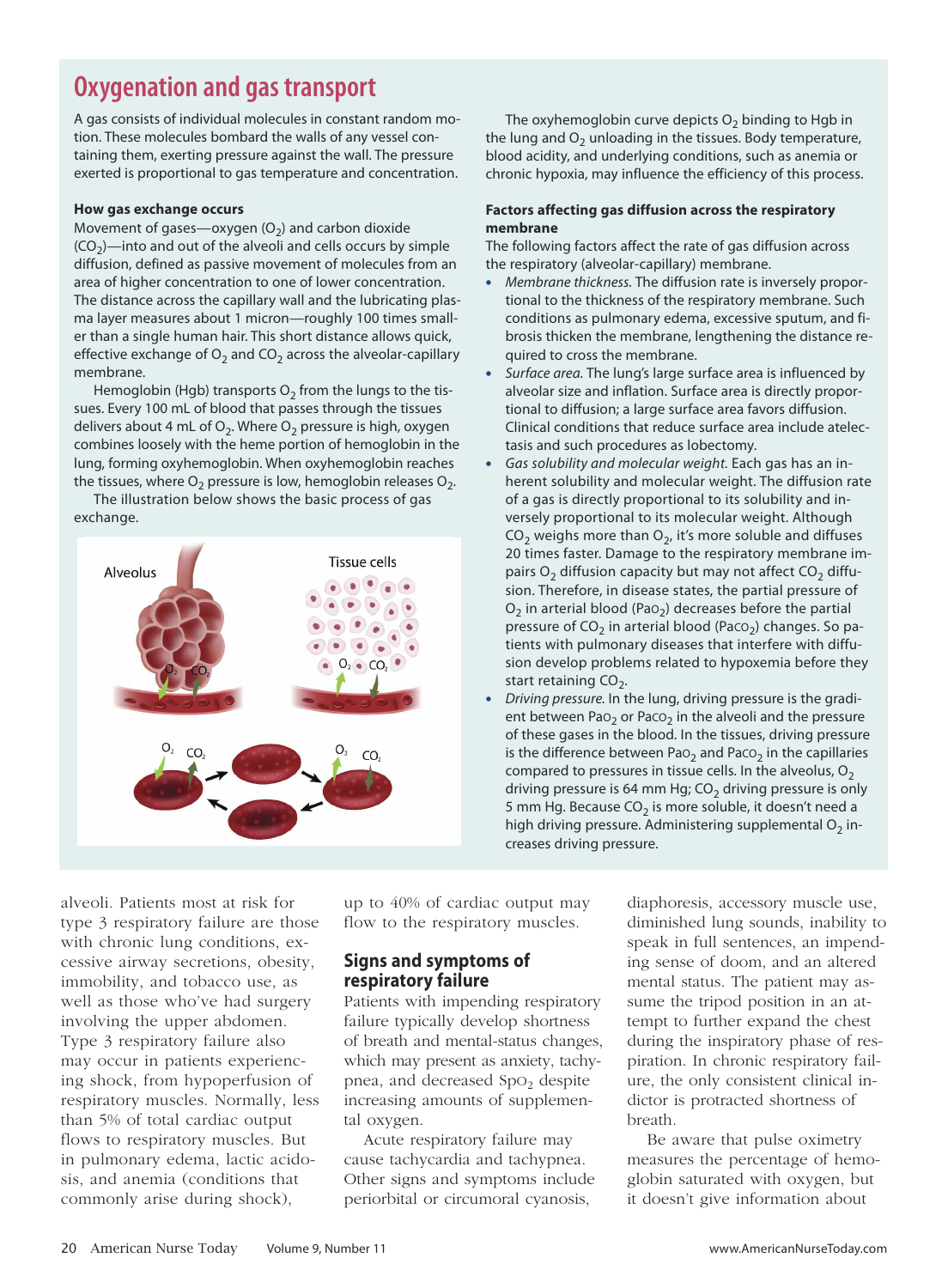## **Ventilation and perfusion: A critical relationship**

For adequate organ and tissue oxygenation, ventilation (V, the amount of air reaching the alveoli) should match perfusion (Q, the amount of blood reaching the alveoli). Although ventilation and perfusion to the lungs aren't distributed uniformly, they tend to match: Where ventilation is maximal, blood flow is maximal, and vice versa. The V/Q ratio reflects the matching of these two components.

Because air rises, alveoli in the apex of each lung are always partially inflated and thus don't accommodate much further ventilation. The lung bases, on the other hand, have a much lower alveolar pressure and ventilate more readily than the apices. The low pulmonary arterial pressure is just enough to pump blood to the top of the lung. Although all parts of the lung receive some perfusion, hydrostatic pressure in the vasculature directs most of the blood flow through the lower (dependent) portion of the lung. So when a person sits or stands, blood flow to the lung bases exceeds blood flow to the apices.

#### **Balancing ventilation and perfusion**

The lung uses hypoxic vasoconstriction to balance ventilation and perfusion. When a lung region becomes hypoxic, small arteries feeding that region sense hypoxia in alveolar gas and constrict in response. Constriction redirects blood away from the hypoxic region to better-oxygenated lung areas. When a V/Q mismatch or imbalance occurs, as from lung disease, hypoxemia

may result. Causes of extreme V/Q mismatching include:

- shunting, in which alveolar perfusion is normal but ventilation is absent
- dead space—portions of the respiratory tract where air doesn't participate in gas exchange
- nonperfused lung areas.

A low V/Q ratio occurs when pulmonary gas exchange is impaired—a situation that typically causes hypoxemia. Carbon dioxide  $(CO<sub>2</sub>)$  excretion also is impaired, which can lead to increased partial pressure of  $CO<sub>2</sub>$  in arterial blood (PacO<sub>2</sub>). However, this is rare because increased Paco<sub>2</sub> typically triggers respiratory stimulation and increased alveolar ventilation, which returns Paco<sub>2</sub> to normal. This scenario is most common in patients with chronic bronchitis, asthma, and acute pulmonary edema.

On the other hand, a high V/Q ratio occurs when a wellventilated lung area is poorly perfused; ventilation is wasted as it fails to oxygenate the blood. The most common cause is pulmonary embolism, which impairs blood flow. A high V/Q ratio also may occur in emphysema due to air trapping.

These illustrations show what happens with a normal V/Q ratio, a low V/Q ratio, a very low V/Q ratio (shunt), and a high V/Q ratio.

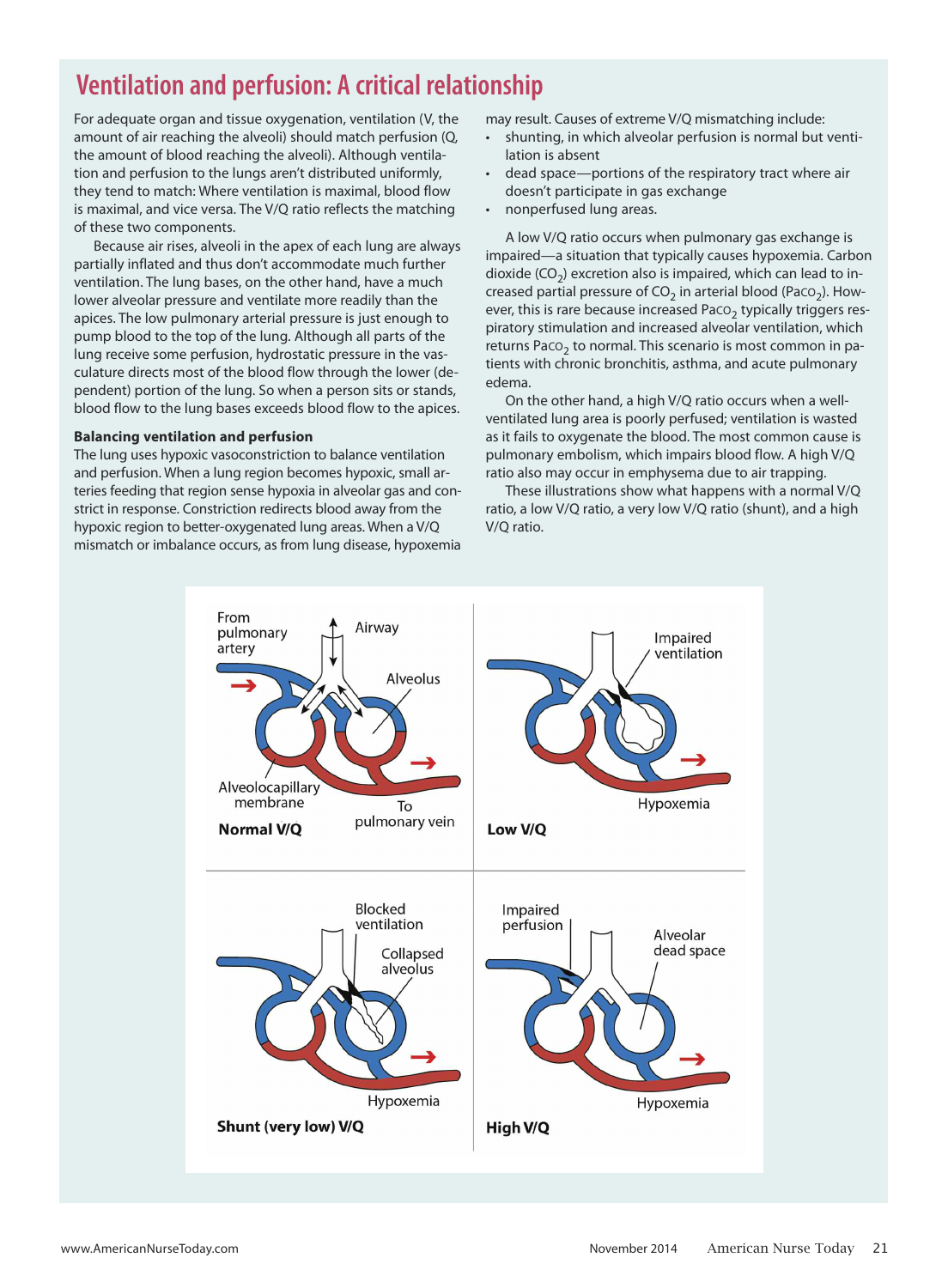oxygen delivery to the tissues or the patient's ventilatory function. So be sure to consider the patient's entire clinical presentation. Compared to  $SpO<sub>2</sub>$ , an ABG study provides more accurate information on acid-base balance and blood oxygen saturation. Capnography is another tool used for monitoring patients receiving anesthesia and in critical care units to assess a patient's respiratory status. It directly monitors inhaled and exhaled concentration of  $CO<sub>2</sub>$  and indirectly monitors Paco<sub>2</sub>.

#### **Treatment and management**

In acute respiratory failure, the healthcare team treats the underlying cause while supporting the patient's respiratory status with supplemental oxygen, mechanical ventilation, and oxygen saturation monitoring. Treatment of the underlying cause, such as pneumonia, COPD, or heart failure, may require diligent administration of antibiotics, diuretics, steroids, nebulizer treatments, and supplemental  $O_2$  as appropriate.

For chronic respiratory failure, despite the wide range of chronic or end-stage pathology present (such as COPD, heart failure, or systemic lupus erythematosus with lung involvement), the mainstay of treatment is continuous supplemental  $O_2$ , along with treatment of the underlying cause.

#### **Nursing care**

Nursing care can have a tremendous impact in improving efficiency of the patient's respiration and ventilation and increasing the chance for recovery. To detect changes in respiratory status early, assess the patient's tissue oxygenation status regularly. Evaluate ABG results and indices of end-organ perfusion. Keep in mind that the brain is extremely sensitive to  $O_2$ supply; decreased  $O_2$  can lead to an altered mental status. Also, know that angina signals inade-

## **To detect changes in respiratory status early, assess the patient's tissue oxygenation status regularly.**

quate coronary artery perfusion. In addition, stay alert for conditions that can impair  $O<sub>2</sub>$  delivery, such as elevated temperature, anemia, impaired cardiac output, acidosis, and sepsis.

As indicated, take steps to improve V/Q matching, which is crucial for improving respiratory efficiency. To enhance V/Q matching, turn the patient on a regular and timely basis to rotate and maximize lung zones. Because blood flow and ventilation are distributed preferentially to dependent lung zones, V/Q is maximized on the side on which the patient is lying.

Regular, effective use of incentive spirometry helps maximize diffusion and alveolar surface area and can help prevent atelectasis. Regular rotation of V/Q lung zones by patient turning and repositioning enhances diffusion by promoting a healthy, well-perfused alveolar surface. These actions, as well as suctioning, help mobilize sputum or secretions.

#### **Nutritional support**

Patients in respiratory failure have unique nutritional needs and considerations. Those with acute respiratory failure from primary lung disease may be malnourished initially or may become malnourished from increased metabolic demands or inadequate nutritional intake. Malnutrition can impair the function of respiratory muscles, reduce ventilatory drive, and decrease lung

defense mechanisms. Clinicians should consider nutritional support and individualize such support to ensure adequate caloric and protein intake to meet the patient's respiratory needs.

#### **Patient and family education**

Provide appropriate education to the patient and family to promote adherence with treatment and help prevent the need for readmission. Explain the purpose of nursing measures, such as turning and incentive spirometry, as well as medications. At discharge, teach patients about pertinent risk factors for their specific respiratory condition, when to return to the healthcare provider for follow-up care, and home measures they can take to promote and maximize respiratory function.  $\star$ 

#### **Selected references**

Cooke CR, Erikson SE, Eisner MD, Martin GS. Trends in the incidence of noncardiogenic acute respiratory failure: the role of race. *Crit Care Med*. 2012;40(5):1532-8.

Gehlbach BK, Hall JB. Respiratory failure and mechanical ventilation. In Porter RS, ed. *The Merck Manual*. 19th ed. West Point, PA; Merck Sharp & Dohme Corp.; 2011.

Kaynar AM. Respiratory failure treatment and management. Updated August 14, 2014. http://emedicine.medscape.com/article/16798 1-treatment#aw2aab6b6b2. Accessed August 23, 2014.

Kress JP, Hall JB: Approach to the patient with critical illness. In Longo DL, Fauci AS, Kasper DL, et al., eds. *Harrison's Principles of Internal Medicine*. 18th ed. New York, NY: McGraw-Hill Professional; 2012.

Pinson R. Revisiting respiratory failure, part 1. *ACP Hosp*. 2013;Oct:5-6. www.acphospitalist.org/archives/2013/10/coding.htm. Accessed August 23, 2014.

Pinson R. Revisiting respiratory failure, part 2. *ACP Hosp*. 2013;Nov:7-8. www.acphospitalist.org/archives/2013/11/coding.htm. Accessed October 3, 2014.

Schraufnagel D. *Breathing in America: Diseases, Progress, and Hope*. American Thoracic Society; 2010.

#### **MichelleFournier is director of clinical consulting with Nuance/J.A.Thomas & Associates in Atlanta, Georgia.**